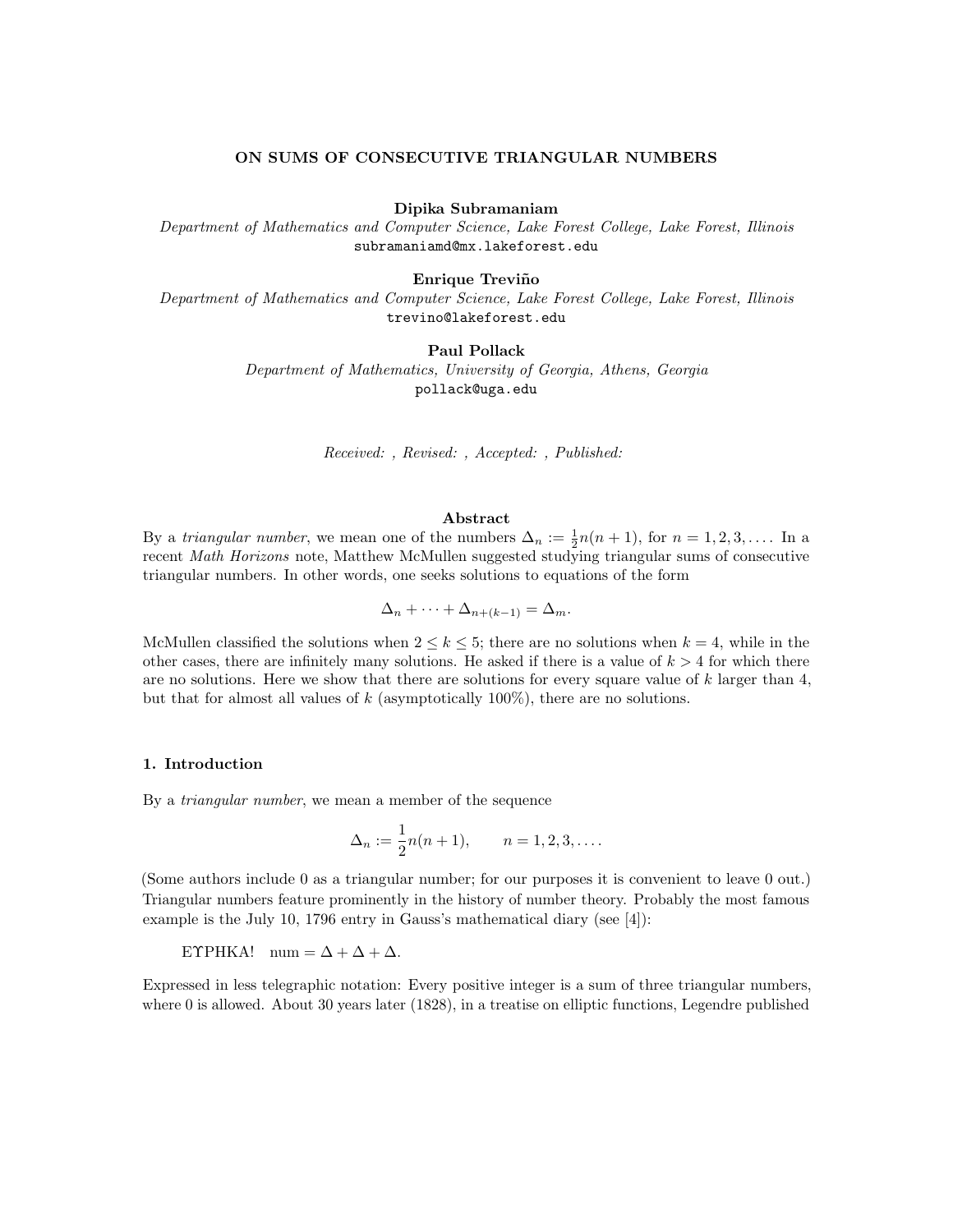a simple formula for the number of representations of a nonnegative integer  $n$  as a sum of four triangular numbers (again, allowing 0): For every  $n \in \mathbb{N}_0$ ,

$$
#\{(x,y,z,w)\in\mathbb{N}_0:\frac{x(x+1)}{2}+\frac{y(y+1)}{2}+\frac{z(z+1)}{2}+\frac{w(w+1)}{2}=n\}=\sigma(2n+1),
$$

where  $\sigma(m) = \sum_{d|m} d$ .

In a recent note in Math Horizons [7], McMullen suggested investigating the solutions to equations of the form

$$
\Delta_n + \dots + \dots + \Delta_{n+(k-1)} = \Delta_m. \tag{1}
$$

In other words: When is a sum of consecutive triangular numbers also triangular? McMullen found all solutions for  $k = 2, 3, 4, 5$ ; when  $k = 4$  there is no solution, while in the three other cases, there are infinitely many solutions, corresponding to solutions to certain Pell equations. The note ends with the following question:

Every value of k except  $k = 4$  that I looked at yields at least one valid solution. Is there a  $k > 4$  where our problem has no solution?

We prove two theorems concerning solutions to (1). First, we show that  $k = 4$  is the only square value for which (1) lacks solutions.

**Theorem 1.** Let  $k > 4$  be a square. Then (1) has solutions. In other words, there do exist k consecutive triangular numbers that add up to a triangular number.

In the opposite direction, we show that for almost all values of  $k$ , there are no solutions to  $(1)$ . Thus, the answer to McMullen's question is a definite YES !

**Theorem 2.** Let  $K(x)$  denote the number of integers  $2 \leq k \leq x$  for which (1) has solutions. Then  $K(x) = O(x/(\log x)^{1/2})$ . In particular,  $K(x)/x \to 0$ , so that the set of k for which (1) is solvable has asymptotic density 0.

Theorem 1 obviously implies that  $K(x) \gg \sqrt{x}$ . There is a large gap between  $\sqrt{x}$  and  $x/(\log x)^{1/2}$ , and it is natural to ask which of these functions is closer to the truth about  $K(x)$ . We believe it is the latter; indeed, we conclude the paper with a heuristic argument suggesting that  $K(x) \gg x/(\log x)^{3/2}$ .

#### 2. When  $k$  is a square: Proof of Theorem 1

Elementary manipulations show that (1) is equivalent to

$$
(2m+1)^2 - k(2n+k)^2 = \frac{(k-1)(k^2+k-3)}{3}.
$$
 (2)

Up to this point we have not used that k is a square. But if we now let  $k = a^2$ , then (2) becomes

$$
(2m+1-a(2n+a^2))(2m+1+a(2n+a^2)) = \frac{(a-1)(a+1)(a^4+a^2-3)}{3}.
$$
 (3)

(This factorization is noted already in [7].) To prove Theorem 1, we must show that (3) has a solution in positive integers  $m, n$ . We consider separately the cases when a is even vs. when a is odd.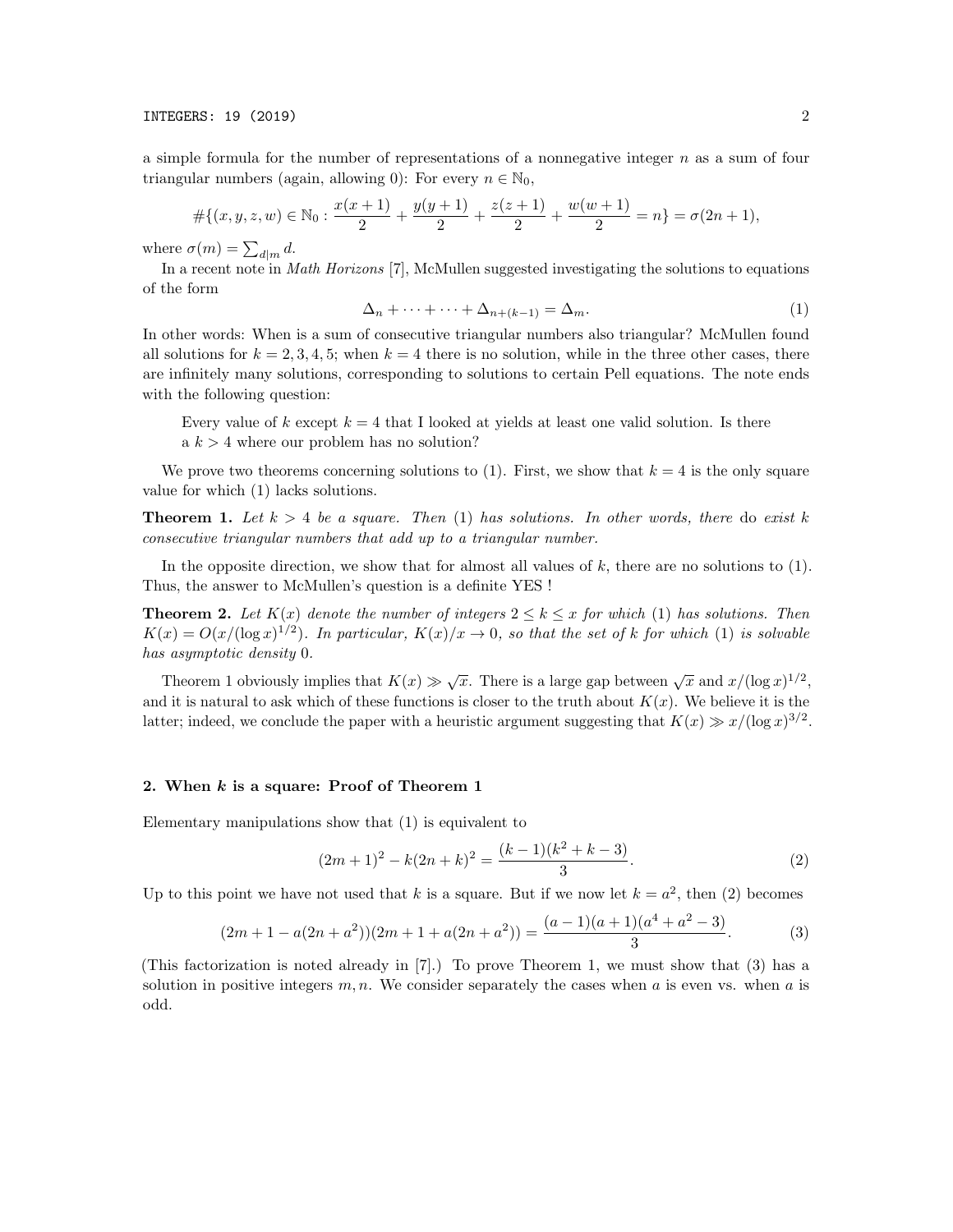#### 2.1. When a is even

Since k is even, we have  $a \geq 3$ . Choosing

$$
m = \frac{a^2(a^2 - 2)(a^2 + 2)}{12}, \quad n = \frac{a(a - 2)(a^3 + 2a^2 + 4a + 2)}{12},
$$

the first factor on the left-hand side of (3) is 1, while the second factor is equal to the right-hand side of (3); thus, (3) holds. Since a is even, both numerators in the expressions defining m and n are multiples of 4. Taking cases for a mod 3, we find that both numerators are also multiples of 3. Thus, m and n are integers. Finally, since  $a \geq 3$ , one sees easily that  $m, n > 0$ .

#### 2.2. When a is odd

In this case, the left-hand side of (3) is a product of two even numbers. Dividing by 2 leads to the system of equations

$$
m - an + \frac{1 - a^{3}}{2} = d
$$
  

$$
m + an + \frac{1 + a^{3}}{2} = d',
$$
 (4)

for some positive integers  $d$  and  $d'$  satisfying

$$
dd' = \frac{(a-1)(a+1)(a^4 + a^2 - 3)}{12}.
$$
\n(5)

We subdivide this case further according to the value of  $a$  modulo 3:

• When  $a \equiv 1 \pmod{3}$ , both  $d = \frac{a+1}{2}$  and  $d' = \frac{(a-1)(a^4 + a^2 - 3)}{6}$  $\frac{(-4a^2-3)}{6}$  are positive integers, and (5) holds. Solving  $(4)$  with these values of  $d, d'$  leads to

$$
m = \frac{a^2(a-1)(a^2+1)}{12}, \quad n = \frac{(a+2)(a-3)(a^2+1)}{12}.
$$

Reasoning as in the case of even  $a$ , we find that  $m, n$  are positive integers.

• If  $a \equiv 0$  or 2 mod 3, then  $d = \frac{a-1}{2}$  and  $d' = \frac{(a+1)(a^4 + a^2 - 3)}{6}$  $\frac{+a}{6}$  are positive integers. These choices lead to  $m = \frac{a^5 + a^4 + a^3 + a^2 - 12}{12}$  $\frac{a^3 + a^2 - 12}{12}$ ,  $n = \frac{(a+3)(a-2)(a^2+1)}{12}$  $\frac{2(x+1)}{12}$ .

Again, one checks easily that  $m, n$  are positive integers.

#### 3. Equation (1) usually has no solutions: Proof of Theorem 2

We require the following lemma.

**Lemma 3.** Let  $q > 3$  be a prime number. Suppose that  $k \in \mathbb{Z}$  is such that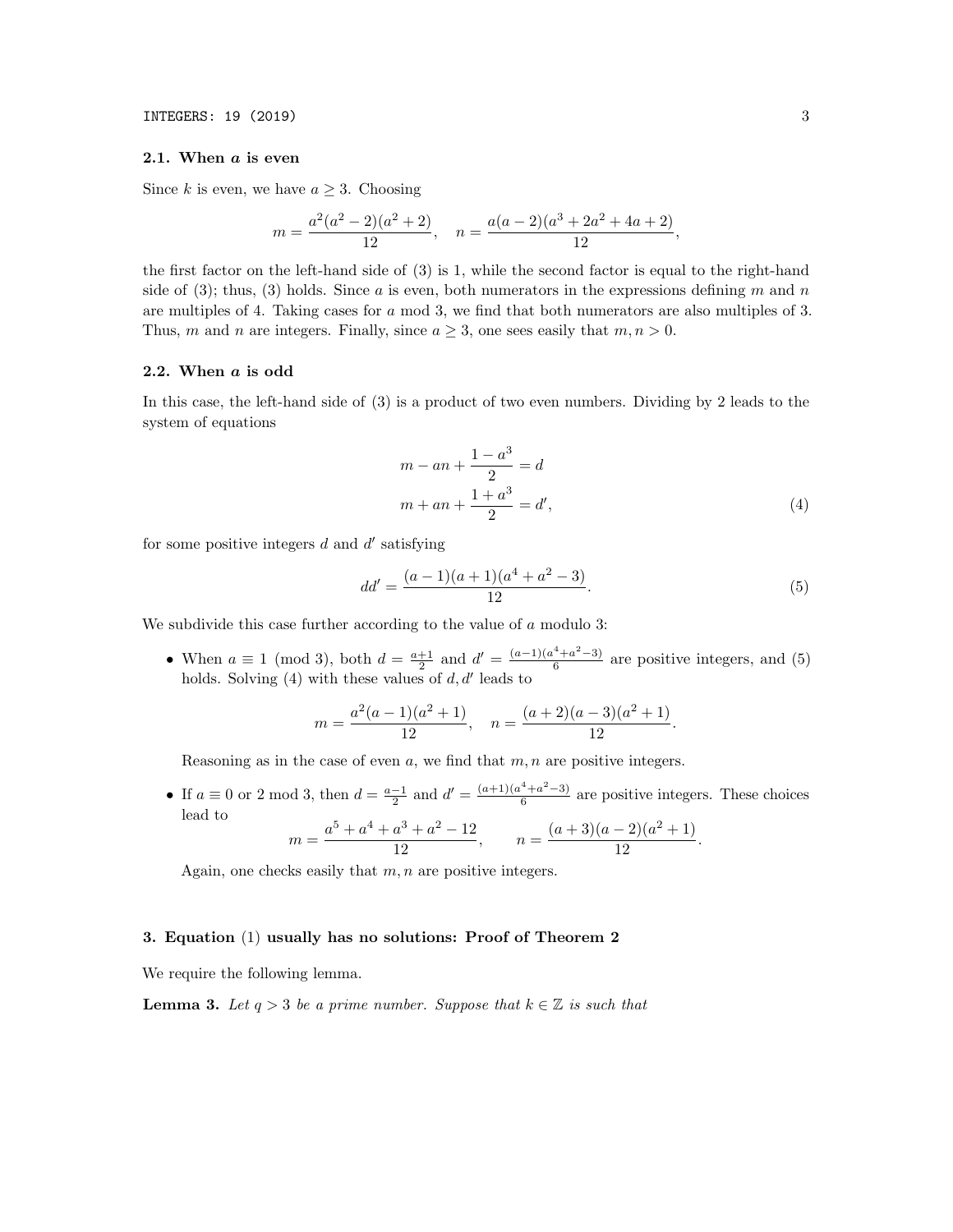- (i)  $k$  is not a square modulo  $q$ ,
- (ii)  $q \parallel k^2 + k 3$ .

Then there are no k consecutive triangular numbers that add up to a triangular number.

*Proof.* Assume for a contradiction that k satisfies (i) and (ii) but that (1) has a solution. Then there are positive integers m, n satisfying (2). Let  $x = 2m + 1$  and  $y = 2n + k$ , so that  $x^2 - ky^2$ represents the left-hand side of  $(2)$ . Condition  $(i)$  guarantees that k is not congruent to 1 modulo q. Thus, q is coprime to  $k - 1$ . Condition (ii) now implies that

$$
q \parallel \frac{(k-1)(k^2 + k - 3)}{3} = x^2 - ky^2
$$

If q divides one of x or y, then q divides the other, since  $x^2 \equiv ky^2 \pmod{q}$  and q is coprime to k. But then  $q^2 | x^2 - ky^2$ , a contradiction. So q is coprime to both x and y, forcing  $(x/y)^2 \equiv k$  $(mod q)$ . This contradicts (i).  $\Box$ 

We will also use the following consequence of the Chebotarev density theorem (or the weaker Frobenius density theorem); a readable modern reference is [8].

**Proposition 4.** Suppose that  $f(x) \in \mathbb{Z}[x]$  is monic and irreducible over Q, with  $\deg f(x) = n$ . Let L be the splitting field of  $f(x)$  over Q. Fix a partition  $\langle k_1, \ldots, k_r \rangle$  of n (that is, a tuple of positive integers  $k_1 \geq k_2 \geq \cdots \geq k_r$  with  $k_1 + \cdots + k_r = n$ . Let  $\delta$  be the proportion of elements of Gal(L/Q) which, when viewed as permutations on the roots of  $f(x)$ , have cycle type  $\langle k_1, \ldots, k_r \rangle$ . For all but finitely many primes p, the polynomial  $f(x)$  factors as a product of distinct monic irreducible polynomials modulo p, and  $\delta$  is the proportion of primes for which these irreducibles have degrees  $k_1, \ldots, k_r$ .

In Proposition 4, "proportion of primes" is meant in the same sense as in the Chebotarev density theorem. The version of that theorem proved by Artin in [1] implies that the number of primes  $p \leq x$  for which f factors mod p into irreducibles of degrees  $k_1, \ldots, k_r$  is

$$
\delta \cdot \pi(x) + O(x/(\log x)^2). \tag{6}
$$

.

(In  $(6)$ , the implied constant is allowed to depend on f, which we view as fixed.)

**Lemma 5.** Let A be the set of primes p for which the polynomial  $g(x) = x^2 + x - 3$  has two distinct roots mod p, neither of which is a square mod p, and let  $\beta$  be the set of primes p for which  $g(x)$  has two distinct roots mod p, exactly one of which is a square mod p. The proportion of primes in A is  $\frac{1}{8}$ , while the proportion of primes in  $\mathcal{B}$  is  $\frac{1}{4}$ .

*Proof.* Let  $f(x) = x^4 + x^2 - 3$ . Then f is irreducible over Q, the splitting field L of f over Q has degree 8, we have  $Gal(L/\mathbb{Q}) \cong D_4$ , and under an appropriate numbering of the roots of f, the Galois group of  $L/\mathbb{Q}$  can be identified with the subgroup

 $\{(1), (1324), (12)(34), (1423), (34), (13)(24), (12), (14)(23)\}$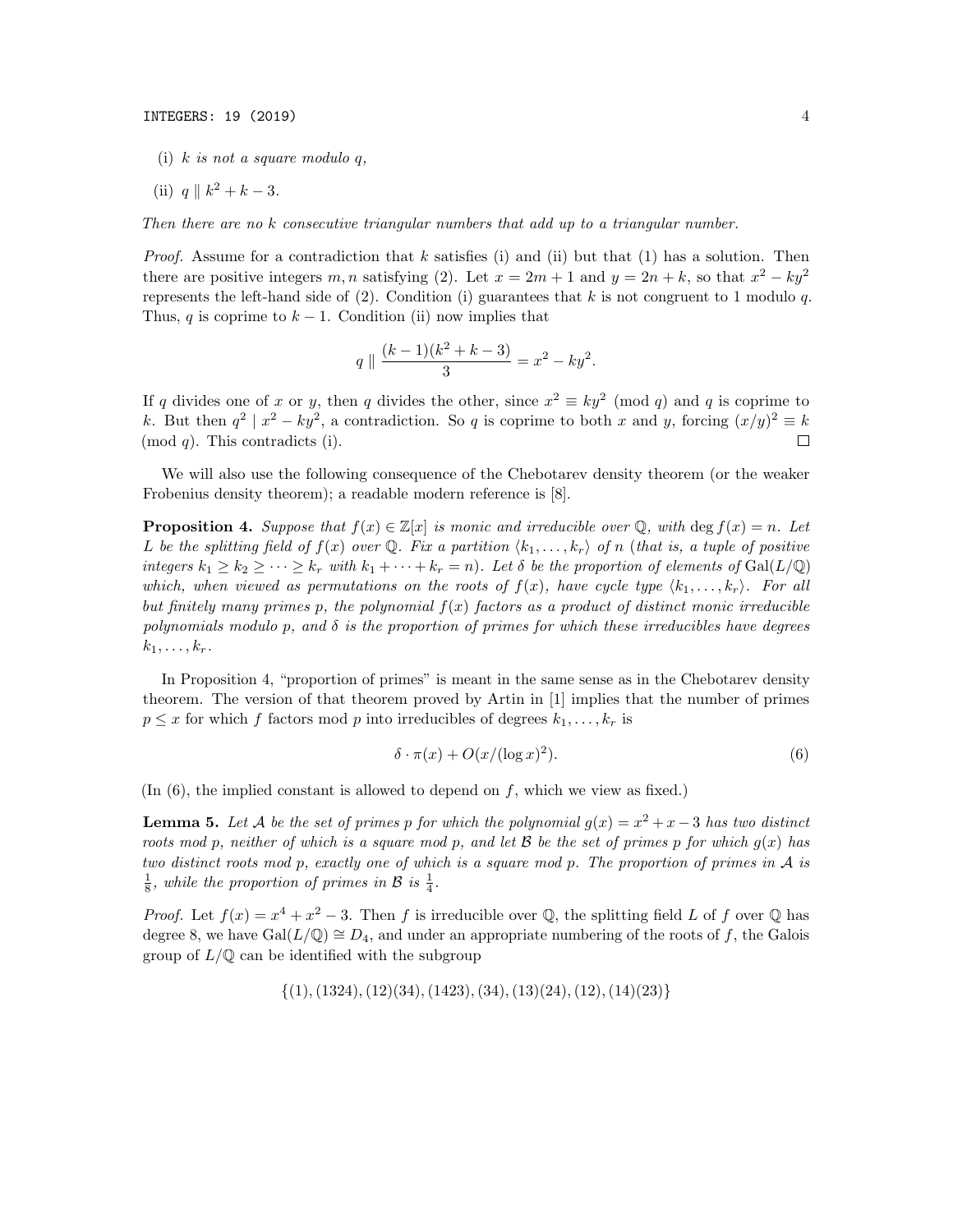of  $S_4$ . All of this follows immediately from the easily-checkable criteria of [6] concerning quartics  $x^4 + ax^2 + b$ ; see in particular that paper's Theorems 2 and 3.

Suppose that  $p \in \mathcal{A}$ . Thus, g splits over  $\mathbb{F}_p$ ,

$$
g(x) = (x - \theta_1)(x - \theta_2)
$$
 for some  $\theta_1 \neq \theta_2 \in \mathbb{F}_p$ .

Moreover,

$$
f(x) = g(x^{2}) = (x^{2} - \theta_{1})(x^{2} - \theta_{2}),
$$

where the two quadratic factors are distinct and irreducible over  $\mathbb{F}_p$ . Conversely, suppose that g splits over  $\mathbb{F}_p$  and that f factors as a product of distinct monic irreducibles of degree 2. Then the roots of g, say  $\theta_1$  and  $\theta_2$ , must be nonsquares in  $\mathbb{F}_p$ ; otherwise,  $x^2 - \theta_1$  or  $x^2 - \theta_2$  will contribute a linear factor to  $f$ . Thus, using Prob to denote proportions of primes (the notation chosen to suggest probability), we see that

$$
Prob(p \in \mathcal{A}) = Prob(g \text{ splits } \& f \text{ factors as } \langle 2, 2 \rangle).
$$

(When we write "f factors as  $\langle k_1, \ldots, k_r \rangle$ ", we mean that f factors as a product of distinct monic irreducibles of degrees  $k_1, \ldots, k_r$ .)

We may rewrite the right-hand side of the last display as

$$
Prob(g \text{ splits}) - Prob(g \text{ splits} \& f \text{ factors as } \langle 4 \rangle) -
$$

$$
Prob(g \text{ splits} \& f \text{ factors as } \langle 2, 1, 1 \rangle) - Prob(g \text{ splits} \& f \text{ factors as } \langle 1, 1, 1, 1 \rangle).
$$

The first subtracted term is 0; if g has the root  $\theta$  mod p, then  $x^2 - \theta$  is a factor of f over  $\mathbb{F}_p$ , so f cannot be irreducible. The final two subtracted terms are unchanged if we omit the condition that  $q$ splits. Indeed, f factoring as  $\langle 2, 1, 1 \rangle$  or  $\langle 1, 1, 1, 1 \rangle$  implies that f has a root  $\theta$ ; then f also has the root  $-\theta$ , and as long as  $q \neq 3$ , those two roots are distinct. Hence,  $x^2 - \theta^2 | f(x) = g(x^2)$ . But this implies that  $\theta^2$  is a root of g. Since g is a quadratic with a root, g splits. (The roots are distinct since we are assuming  $f(x) = g(x^2)$  factors as a product of distinct monic irreducibles.) So by Proposition 4 together with our determination of the Galois group of f, these final two probabilities are  $\frac{2}{8}$  and  $\frac{1}{8}$ , respectively. Finally, the probability that g splits mod p is  $\frac{1}{2}$ , by applying Proposition 4 to g. We conclude that

$$
\text{Prob}(p \in \mathcal{A}) = \frac{1}{2} - 0 - \frac{2}{8} - \frac{1}{8} = \frac{1}{8}.
$$

A similar argument works to determine  $\text{Prob}(p \in B)$ . Here it is easy to see that

 $Prob(p \in \mathcal{B}) = Prob(q \text{ splits } \& f \text{ factors as } \langle 2, 1, 1 \rangle).$ 

But as noted at the end of the last paragraph,

Prob(g splits & f factors as 
$$
\langle 2, 1, 1 \rangle
$$
) = Prob(f factors as  $\langle 2, 1, 1 \rangle$ ) =  $\frac{2}{8} = \frac{1}{4}$ .

This completes the proof.

We are now ready to prove Theorem 2.

 $\Box$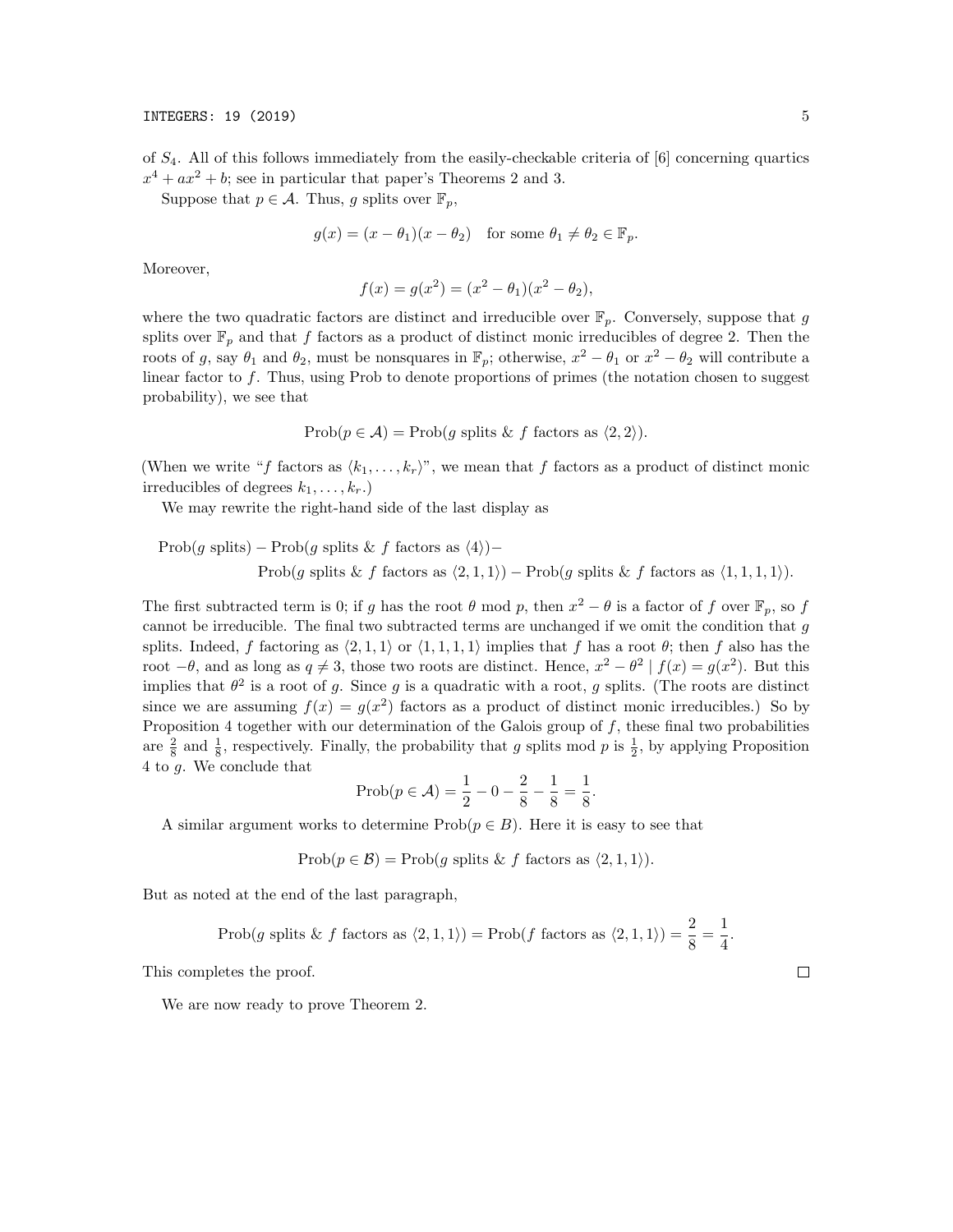#### INTEGERS: 19 (2019) 6

*Proof of Theorem 2.* We use A and B with the same meanings as in Lemma 5. Let p be a prime in A. The conditions (i) and (ii) of Lemma 3 will then be satisfied for all k in  $2p-2$  residue classes modulo  $p^2$ . Indeed, if r is either of the two roots of  $x^2 + x - 3$  modulo  $p$  — both of which are nonsquares mod p by assumption — and  $k \equiv r \pmod{p}$ , then  $q \parallel k^2 + k - 3$  unless k is congruent modulo  $p^2$  to the unique lift of r mod p to a root of  $x^2 + x - 3$  modulo  $p^2$ . Similarly, for each  $p \in \mathcal{B}$ , the conditions (i) and (ii) of Lemma 3 are satisfied for all k in  $p-1$  residue classes modulo  $p^2$ . But if k is counted by  $K(x)$ , then k does not satisfy (i) and (ii) for any p. In particular, considering for now only those  $p \in A \cup B$  not exceeding  $z := (\log x)^{1/2}$ , we see that k is confined to N residue classes modulo  $P := \prod_{p \leq z} p^2$ , where

$$
\frac{N}{P} = \prod_{\substack{p \le z \\ p \in \mathcal{A}}} \left(1 - \frac{2p - 2}{p^2}\right) \prod_{\substack{p \le z \\ p \in \mathcal{B}}} \left(1 - \frac{p - 1}{p^2}\right)
$$

Continuing, we note that we may ignore the contribution to  $K(x)$  from k satisfying

$$
p^2 \mid k^2 + k - 3 \quad \text{for some prime } p > z. \tag{7}
$$

Indeed, for each prime p, there are at most two roots of  $k^2 + k - 3$  modulo p. As long as  $p \neq 13$ , each root mod p lifts to a unique mod  $p^2$ , by Hensel's lemma. Thus, if  $p^2 \mid k^2 + k - 3$ , then k is confined to a certain two residue classes modulo  $p^2$ , and the corresponding number of  $k \leq x$  is at most  $2x/p^2 + 2$ . Also, if  $k \leq x$  and  $p^2 | k^2 + k - 3$ , we certainly have  $p \leq 2x$  (for large x). Thus, the total number of  $k \leq x$  for which (7) holds is

$$
\leq \sum_{z < p \leq 2x} \left( \frac{2x}{p^2} + 2 \right) \ll x \sum_{m > z} \frac{1}{m^2} + \pi(2x) \ll \frac{x}{(\log x)^{1/2}}.
$$

Since our goal is to show  $K(x) = O(x/(\log x)^{1/2})$ , this contribution is acceptable.

Suppose now that  $p > z$ . If  $p \in A \cup B$ , and  $p \mid k^2 + k - 3$  where k is a nonsquare modulo p, then either  $p^2 | k^2 + k - 3$  — in which case, p was counted in the last paragraph already — or conditions (i) and (ii) of Lemma 3 hold. Thus, if k is counted by  $K(x)$  and k was not accounted for in the last paragraph, then k avoids 2 residue classes mod p for those  $p \in A$  and one residue classes mod p for those  $p \in \mathcal{B}$ .

Let  $R \mod P$  denote any one of the  $N$  residue classes modulo  $P$  not eliminated in the first paragraph of the proof. We may assume that  $0 \leq R < P$ . Suppose k is counted by  $K(x)$ , that k does not satisfy (7), and that  $k \equiv R \pmod{P}$ . Then  $k = Pu + R$ , where  $0 \le u \le x/P$ . By our work in the last paragraph, k, and hence u, avoids two residue classes modulo each prime  $p \in \mathcal{A} \cap (z, x]$ and one residue class modulo each prime  $p \in \mathcal{B} \cap (z, x]$ . Applying Brun's sieve, the number of choices of  $u$ , and hence  $k$ , is

$$
\ll \frac{x}{P} \prod_{\substack{p \in \mathcal{A} \\ z < p \le x}} \left(1 - \frac{2}{p}\right) \prod_{\substack{p \in \mathcal{B} \\ z < p \le x}} \left(1 - \frac{1}{p}\right).
$$

(This follows from the first half Theorem 2.2 of  $[5]$ ; the parameter "A" in that result can be taken to be 2, since the height x up to which we sieve satisfies  $x \leq (x/P)^2$  for large enough x.) Now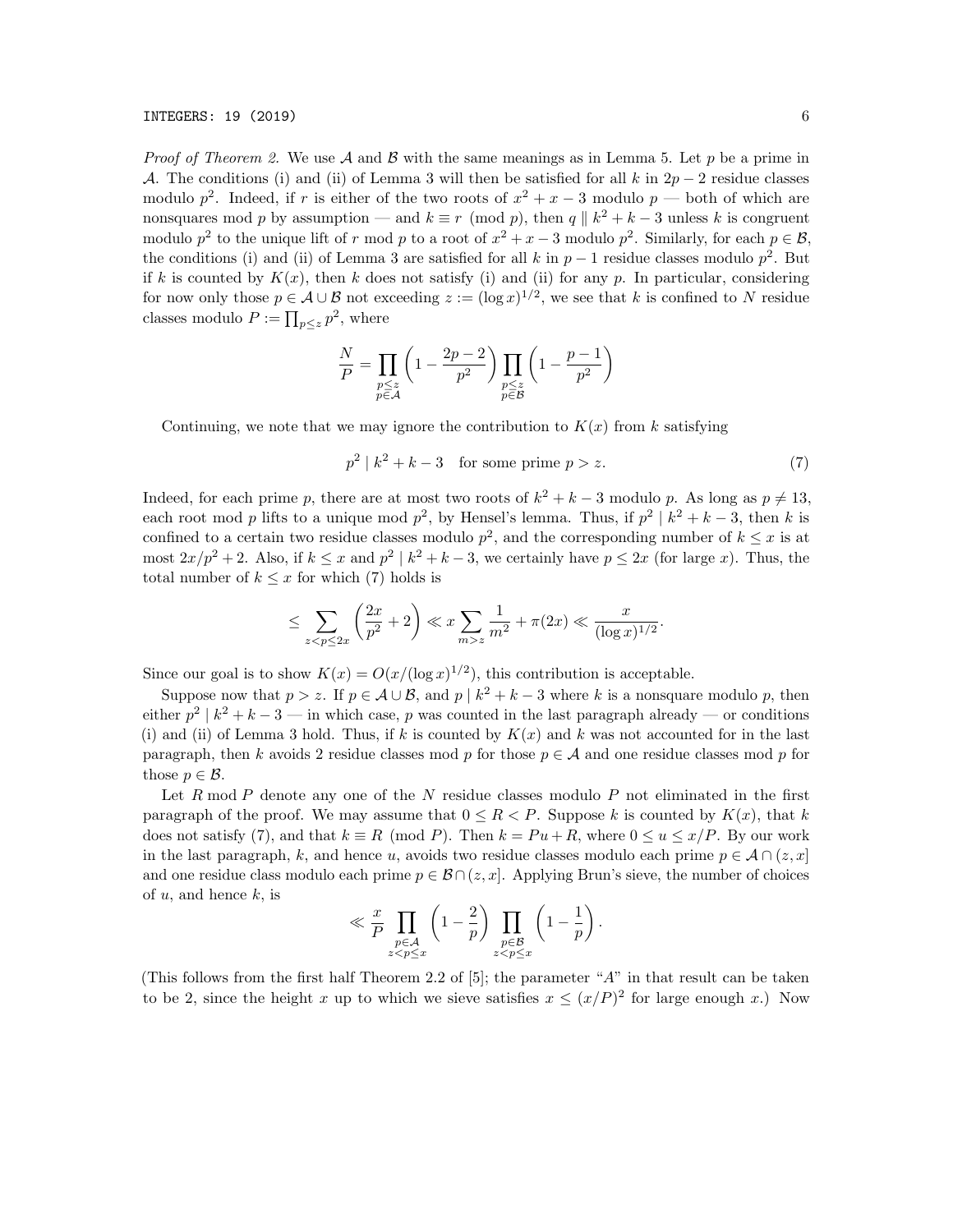summing on possible  $Rs$ , we see that the total number of values of  $k$  encountered this way is

$$
\ll x \frac{N}{P} \prod_{\substack{p \in \mathcal{A} \\ z < p \leq x}} \left(1 - \frac{2}{p}\right) \prod_{\substack{p \in \mathcal{B} \\ z < p \leq x}} \left(1 - \frac{1}{p}\right).
$$

Turning attention to the factor  $\frac{N}{P}$ , we note that  $1-\frac{2p-2}{p^2} \leq (1-\frac{2}{p})(1+O(1/p^2))$ , and  $1-\frac{p-1}{p^2} \leq (1-\frac{2}{p})$  $\frac{1}{p}(1+O(1/p^2))$ . Since  $\prod_p(1+O(1/p^2))=O(1)$ , we deduce that  $\frac{N}{P} \ll \prod_{\substack{p \in A \\ p \leq z}}$  $\left(1-\frac{2}{p}\right)\prod_{\substack{p\in\mathcal{B}\\p\leq z}}$  $\left(1-\frac{1}{p}\right).$ Hence, the right-hand side of the last display is

$$
\ll x \prod_{\substack{p \in \mathcal{A} \\ p \leq x}} \left(1 - \frac{2}{p}\right) \prod_{\substack{p \in \mathcal{B} \\ p \leq x}} \left(1 - \frac{1}{p}\right).
$$

The right-hand side of this new display does not exceed

$$
x \exp\bigg(-2\sum_{\substack{p\in\mathcal{A}\\p\leq x}}\frac{1}{p}-\sum_{\substack{p\in\mathcal{B}\\p\leq x}}\frac{1}{p}\bigg).
$$

We finish by substituting in the estimates

$$
\sum_{\substack{p \in \mathcal{A} \\ p \le x}} \frac{1}{p} = \frac{1}{8} \log \log x + O(1) \quad \text{and} \quad \sum_{\substack{p \in \mathcal{B} \\ p \le x}} \frac{1}{p} = \frac{1}{4} \log \log x + O(1);
$$

these follow from Lemma 5, the estimate (6), and partial summation.

Remark. One can show that  $K(x)/x \to 0$  without using the Chebotarev (or Frobenius) density theorem. It is not difficult to prove directly that the primes  $p \in \mathcal{B}$  with  $p > 3$  are precisely those with  $\left(\frac{-3}{p}\right) = -1$  and  $\left(\frac{13}{p}\right) = 1$ . Quadratic reciprocity, along with a sufficiently strong form of Dirichlet's theorem, then implies that the proportion of primes in  $\mathcal{B}$  is  $\frac{1}{4}$ . Sieving only by the primes in  $\mathcal{B}$  in the above proof is sufficient to yield the estimate  $K(x) = O(x/(\log x)^{1/4})$ .

### 4. A heuristic lower bound on  $K(x)$

We find it plausible that the following conditions should hold simultaneously for  $\gg x/(\log x)^{3/2}$ primes  $p \leq x$ :

- (i)  $p \equiv 7 \pmod{24}$ ,
- (ii)  $p^2 + p 3$  is not divisible by any prime q for which p mod q is a nonsquare,
- (iii) the real quadratic field  $\mathbb{Q}(\sqrt{p})$  has class number 1.

 $\Box$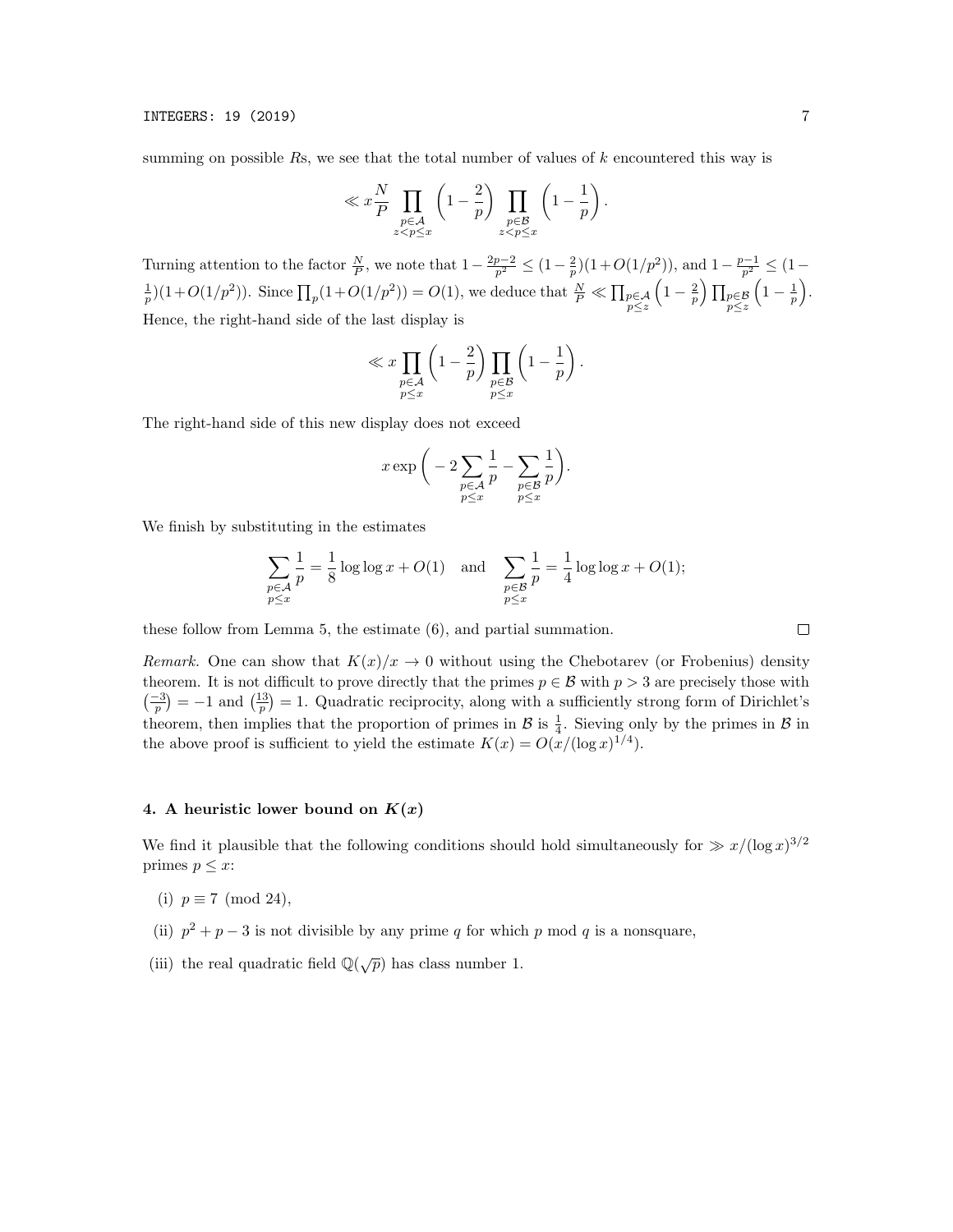INTEGERS: 19 (2019) 8

Examples of primes p satisfying these conditions are  $p = 7, 31, 103,$  and 127.

The same kind of sieve-based reasoning underlying the proof of Theorem 2 suggests that (i) and (ii) hold for  $\gg \pi(x)/(\log x)^{1/2} \gg x/(\log x)^{3/2}$  primes  $p \leq x$ .<sup>1</sup> The Cohen–Lenstra heuristics [2, 3] suggest that (iii), by itself, holds for a positive proportion — roughly  $75.45\%$  — of primes p. Lacking any reason for believing the contrary, we believe that a positive proportion of the  $p$  surviving (i) and (ii) should also satisfy (iii). Indeed, we suspect that (i) and (ii) are statistically independent of (iii). This is supported by the computational evidence; for instance, of the 9824 primes  $p \equiv 7$  $\pmod{24}$  not exceeding  $10^6$ , 4417 of them satisfy conditions (i) and (ii), and 3451 satisfy condition (iii). The ratio  $\frac{3451}{4417}$  is  $\approx 78.13\%$ . For comparison, 61320 of the 78498 primes  $p \leq 10^6$  satisfy (iii), and  $\frac{61320}{78498} \approx 78.12\%.$ 

Now suppose that p satisfies (i)–(iii). Let  $k = p$ . We will show that (1) has a solution by finding positive integers  $m, n$  satisfying (2). Hence, k will be counted by  $K(x)$ , and the lower bound  $K(x) \gg x/(\log x)^{3/2}$  "follows".

For notational convenience, we let

$$
T = \frac{(k-1)(k^2 + k - 3)}{3}.
$$

Let q be any odd prime dividing T. Our assumptions imply that k is a square modulo q, and so q splits or ramifies in  $\mathbb{Q}(\sqrt{k})$ . When  $q=2$ , we have that  $2 \parallel T$ . The prime 2 ramifies in  $\mathbb{Q}(\sqrt{k})$ since the field discriminant is the even integer 4k. So every prime dividing T is split or ramified.

The ring  $\mathbb{Z}[\sqrt{k}]$  is the full ring of integers of the class number 1 field  $\mathbb{Q}(\sqrt{k})$ . Thus, for each prime q dividing T, we can choose an element  $x_q + y_q \sqrt{k} \in \mathbb{Z}[\sqrt{k}]$  with  $N(x_q + y_q \sqrt{k}) = \pm q$ . Working modulo 8 shows that we must have

$$
N(x_2 + y_2\sqrt{k}) = 2,
$$

(i.e., the plus sign must hold), and that for each odd prime q dividing  $T$ ,

$$
N(x_q + y_q \sqrt{k}) = \chi(q)q,
$$

where  $\chi(\cdot)$  is the nontrivial Dirichlet character modulo 4. (Thus,  $\chi(q) = \pm 1$  with the sign chosen to make  $\chi(q) \equiv q \pmod{4}$ .) Define

$$
\alpha = \prod_{q^{\alpha} \| T} (x_q + y_q \sqrt{k})^{\alpha} \in \mathbb{Z}[\sqrt{k}].
$$

Then

$$
N\alpha = T \cdot \chi(T/2).
$$

It is not difficult to check that since  $k \equiv 7 \pmod{24}$ , we have  $T/2 \equiv 1 \pmod{4}$ , and so in fact  $N\alpha = T$ .

Changing the signs of the components of  $\alpha$  if necessary, we obtain an element

$$
\beta = s + t\sqrt{k}
$$

<sup>&</sup>lt;sup>1</sup>Using the sieve, one can show unconditionally that there are  $\ll x/(\log x)^{3/2}$  primes  $p \leq x$  for which (i) and (ii) hold, and that there are  $\gg x/(\log x)^{3/2}$  primes  $p \leq x$  that satisfy (i) and a weak form of (ii), where (ii) is required only for  $q$  up to a small power of  $x$ .